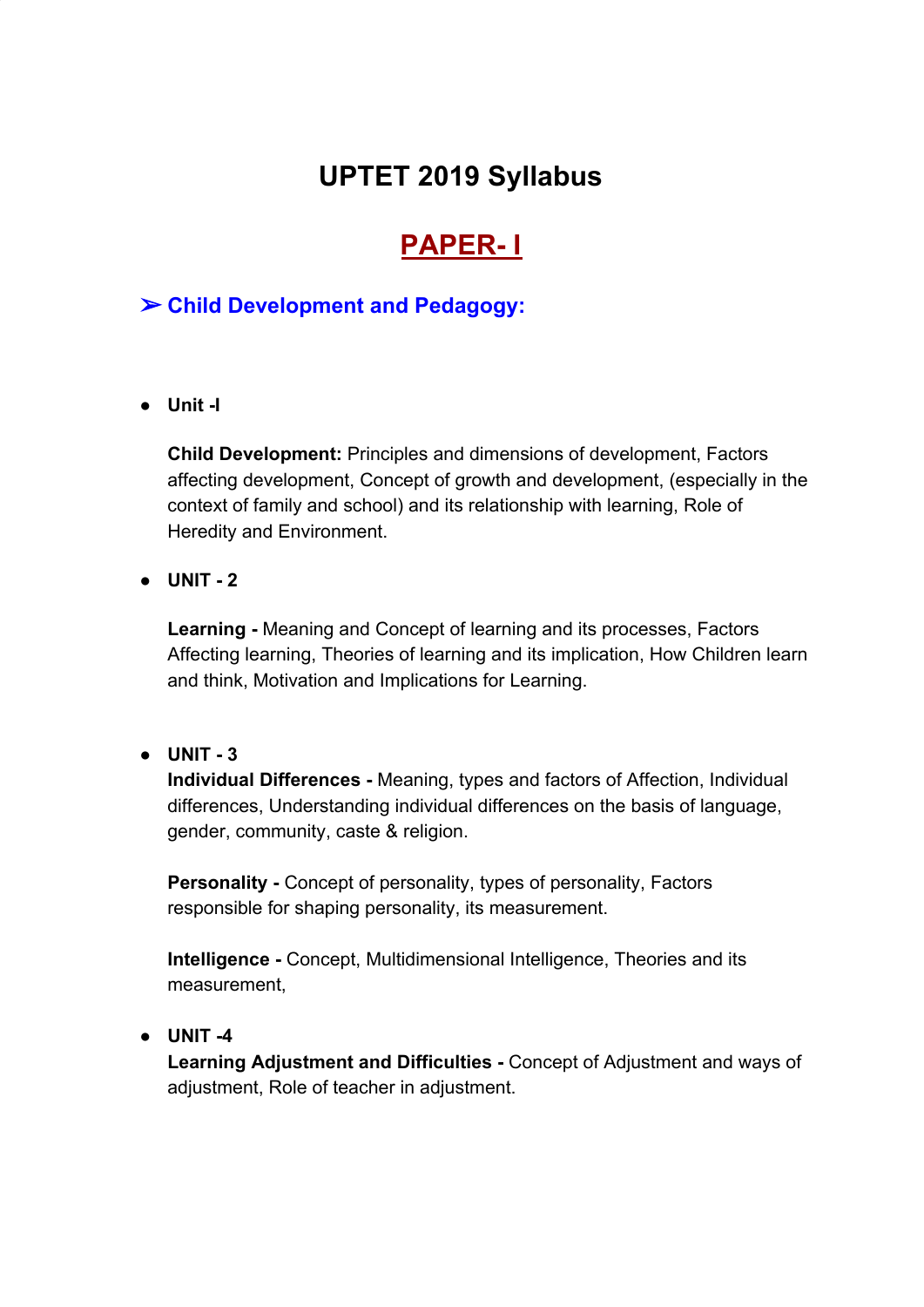**Teaching -** Teaching-learning process, Teaching learning strategies, and methods in the context of National Curriculum Framework 2005.

# **● UNIT -5**

**Assessment and Evaluation -**Meaning and purposes of Assessment, Measurement, and Evaluation, Comprehensive and Continuous Evaluation, Constriction of Achievement Test, Action Research Right to Education Act, 2009 (Role and Responsibilities of Teachers)

# ➢ **English :**

**● UNIT - 1**

Synonyms, Antonyms, Spelling, Unseen Prose Passage, One Word Substitution, Word-formation.

# **● UNIT -2**

Tenses Determiners,Unseen Prose Passage, Change of Degrees ,Parts of Speech,.

## **● UNIT-3**

Active and Passive Voice, Knowledge of English sounds Framing Question including Wh-questions and Phonetic Symbols

## **● UNIT -4**

Principles of Teaching English, Approaches to English Language Teaching and Methods of teaching English.

## **● UNIT -5**

Development of Language Skills Teaching, Learning Materials including Textbooks, Multimedia Materials, and other resources.

**● UNIT-6**

Comprehensive & Continuous Evaluation, Evaluation of Language Proficiency, English Preparation Tips.

# ➢ **Mathematics:**

## **● UNIT -1**

Algebraic Expressions, Factors, Equations, Indices, Square Roots, Cube Roots.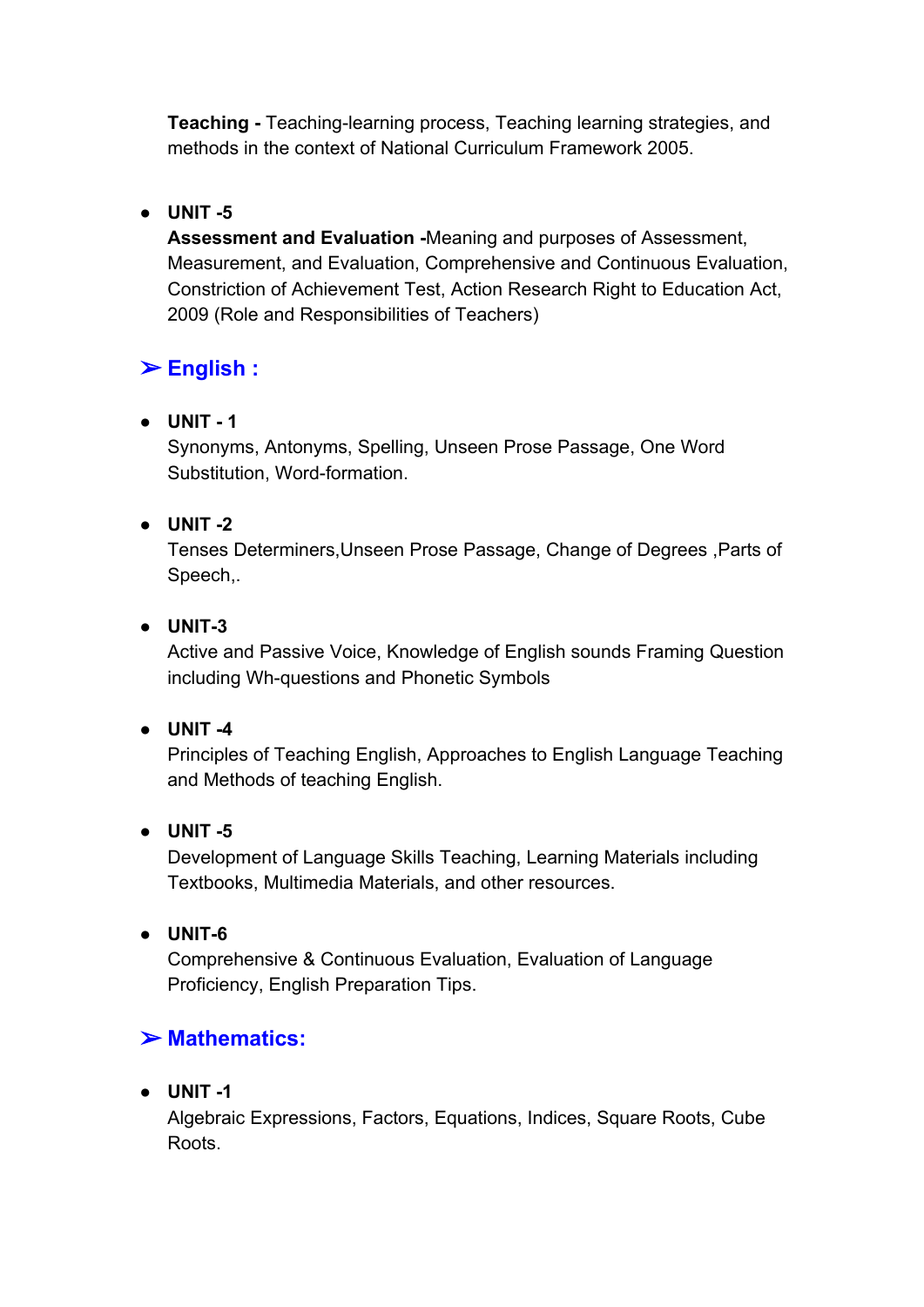#### **● UNIT-2**

Interest, Ratio and Proportion, Percentage.

#### ● **UNIT - 3**

Lines and Angles, Plane Figures, Area of Place Figures, Surface Area and Volume.

## **● UNIT- 4**

Statistics Graph

## **● UNIT -5**

Place of Mathematics, Language of Mathematics, Community of Mathematics, Nature of Mathematics.

#### **● UNIT-6**

● Evaluation, Remedial Teaching, Problem of Teaching.

# ➢ **Environmental Studies :**

#### **● UNIT- 1**

**Family -** Family Personal relationships, nuclear and joint families, social abuses (child marriage, dowry system, child labour, theft); addiction (intoxication, smoking) and it's personal, social and economic bad effects.

**Clothes and Habitats –** Clothes for different seasons, handloom and power loom, habitats of living beings, maintenance of clothes at home, various types of houses, cleanliness of houses and neighbouring areas, Different types of materials for building houses

## **● UNIT -2**

**Profession –** Profession of your surroundings (stitching clothes, gardening, farming, animal rearing, vegetable vendor etc.), small and cottage industries, major industries of the State, Need for consumer protection, co-operative societies.

**Public places and Institutions –** Public places like bus stand, railway station, school, hospital, post office, Public property (street light, road, bus, train, public buildings etc.), wastage of electricity, general information about legislative assembly, parliament and Panchayat.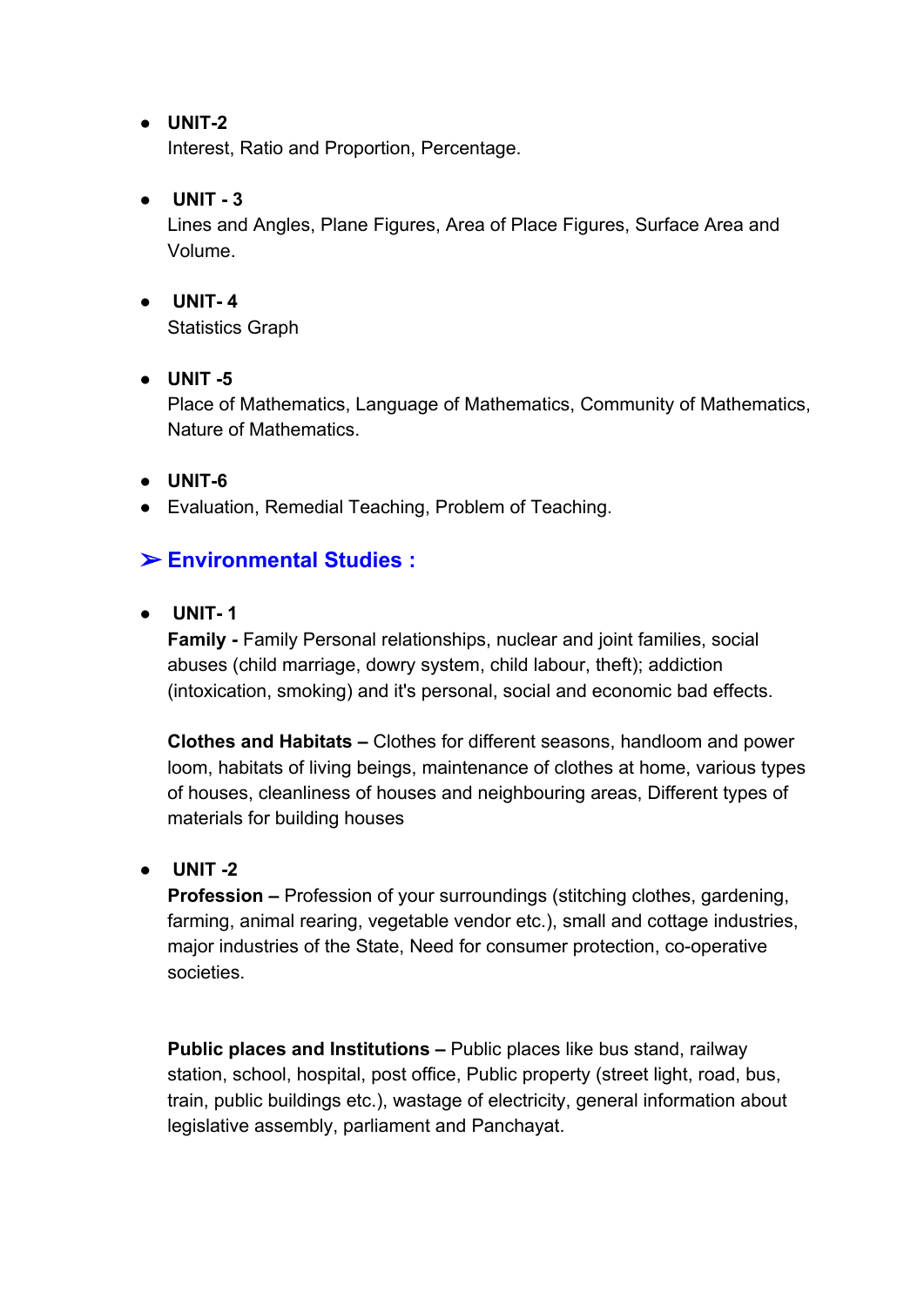**Our Culture and Civilization –**Fairs and festivals, National festivals, Dresses, food-habits and art and craft of the state, Tourist places and Great personalities of the state.

#### **● UNIT -3**

**Transport and Communication –** Means of communication and transport, Rules for transport and pedestrians, Effects of means of communication on the lifestyle.

**Personal Hygiene –** External parts of our body and their cleanliness, general information about the internal parts of the body, Balanced diet, and its importance, Common diseases (gastroenteritis, fluorosis, amoebiasis, anaemia, dengue, methemoglobin, malaria,) their causes and methods of prevention, Pulse Polio campaign.

**Living Beings -** Diversity of living organisms, state flower, state tree, state bird, state animal, knowledge of reserve forest and wildlife ( sanctuaries, national parks,tiger reserve, world heritage), Levels of organisation of plants and animals, conservation of species of plants and animals, knowledge of Kharif and Rabi crops.

## **● UNIT- 4**

**Matter and Energy –** Properties of substances ( state, ductility, colour, solubility) various types of fuels, types of energy and transformation of one form into another, Applications of energy in daily life, common properties of light and sources of light.

**Weather and climate -** Basic knowledge of air, water, forest, wetlands and deserts, different kind of pollution, renewable and non-renewable resources of energy in the state and concept of their conservation, weather, and climate, water cycle.

**● UNIT -5**

**Scope and Concept of Environment Studies -** The significance of Environment Studies, Environmental Studies, Integrated Environment Studies & Environmental Education learning Principles, Scope & relation to Science & Social Science, Approaches to presenting concepts.

**● UNIT -6**